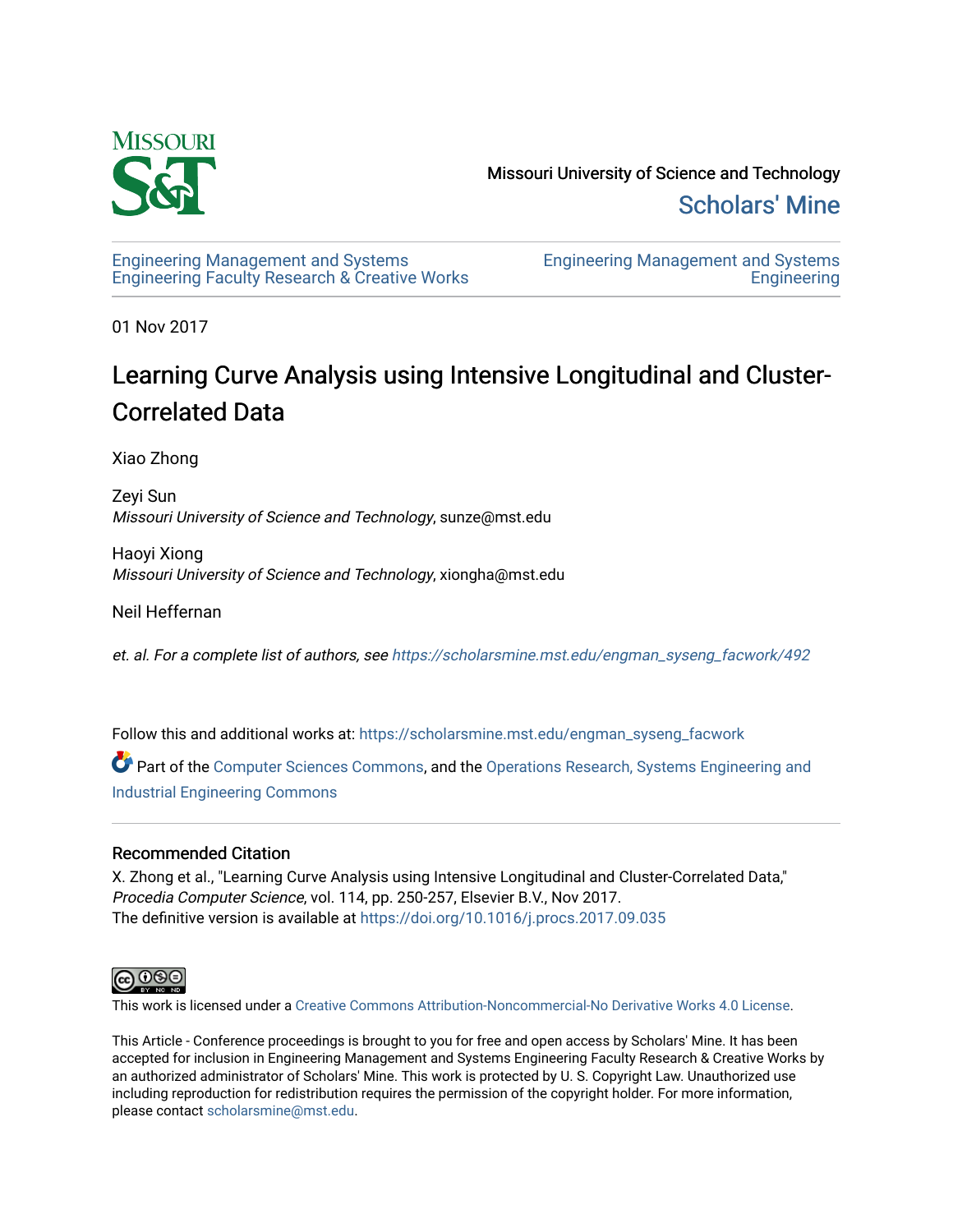



Available online at www.sciencedirect.com



Procedia Computer Science 114 (2017) 250–257

Procedia **Computer Science** 

www.elsevier.com/locate/procedia

### Complex Adaptive Systems Conference with Theme: Engineering Cyber Physical Systems, CAS October 30 – November 1, 2017, Chicago, Illinois, USA

## Learning Curve Analysis Using Intensive Longitudinal and Cluster-Correlated Data

Xiao Zhong<sup>a</sup>, Zeyi Sun<sup>a\*</sup>, Haoyi Xiong<sup>a</sup>, Neil Heffernan<sup>b</sup>, Md. Monirul Islam<sup>a</sup>

*a Missouri University of Science and Technology, Rolla, MO 65409, USA*<br>b *b b Morcester Pobytechnic Institute Worcester MA 01609 USA Worcester Polytechnic Institute, Worcester, MA 01609, USA* 

#### **Abstract**

Intensive longitudinal and cluster-correlated data (ILCCD) can be generated in any situation where numerical or categorical characteristics of multiple individuals or study units are observed and measured at tens, hundreds, or thousands of occasions. The spacing of measurements in time for each individual can be regular or irregular, fixed or random, and the number of characteristics measured at each occasion may be few or many. Such data can also arise in situations involving continuous-time measurements of recurrent events. Generalized linear models (GLMs) are usually considered for the analysis of correlated non-normal data, while multivariate analysis of variance (MANOVA) is another option. In the paper, both GLMs and MANOVA are applied to ASSISTments online teaching system via the Wald test in order to estimate and predict the learning effects of the students after taking an Algebra course for three months in the system. Three case studies based on these two methodologies are presented in a mathematical and statistical manner.

© 2017 The Authors. Published by Elsevier B.V.

Peer-review under responsibility of the scientific committee of the Complex Adaptive Systems Conference with Theme: Engineering Cyber Physical Systems.

*Keywords:* longitudinal data analysis; GLMs; MANOVA; Wald test; learning curve analysis; case study

#### **1. Introduction**

Online adaptive learning systems are increasingly being adopted in schools and families as supplements to traditional teaching or tutoring instructions and instruments. Among these systems, ASSISTments

1877-0509 © 2017 The Authors. Published by Elsevier B.V.

Corresponding author. Tel: +1-573-341-7745; fax: +1-573-341-6567. *Email address*: sunze@mst.edu

Peer-review under responsibility of the scientific committee of the Complex Adaptive Systems Conference with Theme: Engineering Cyber Physical Systems. 10.1016/j.procs.2017.09.035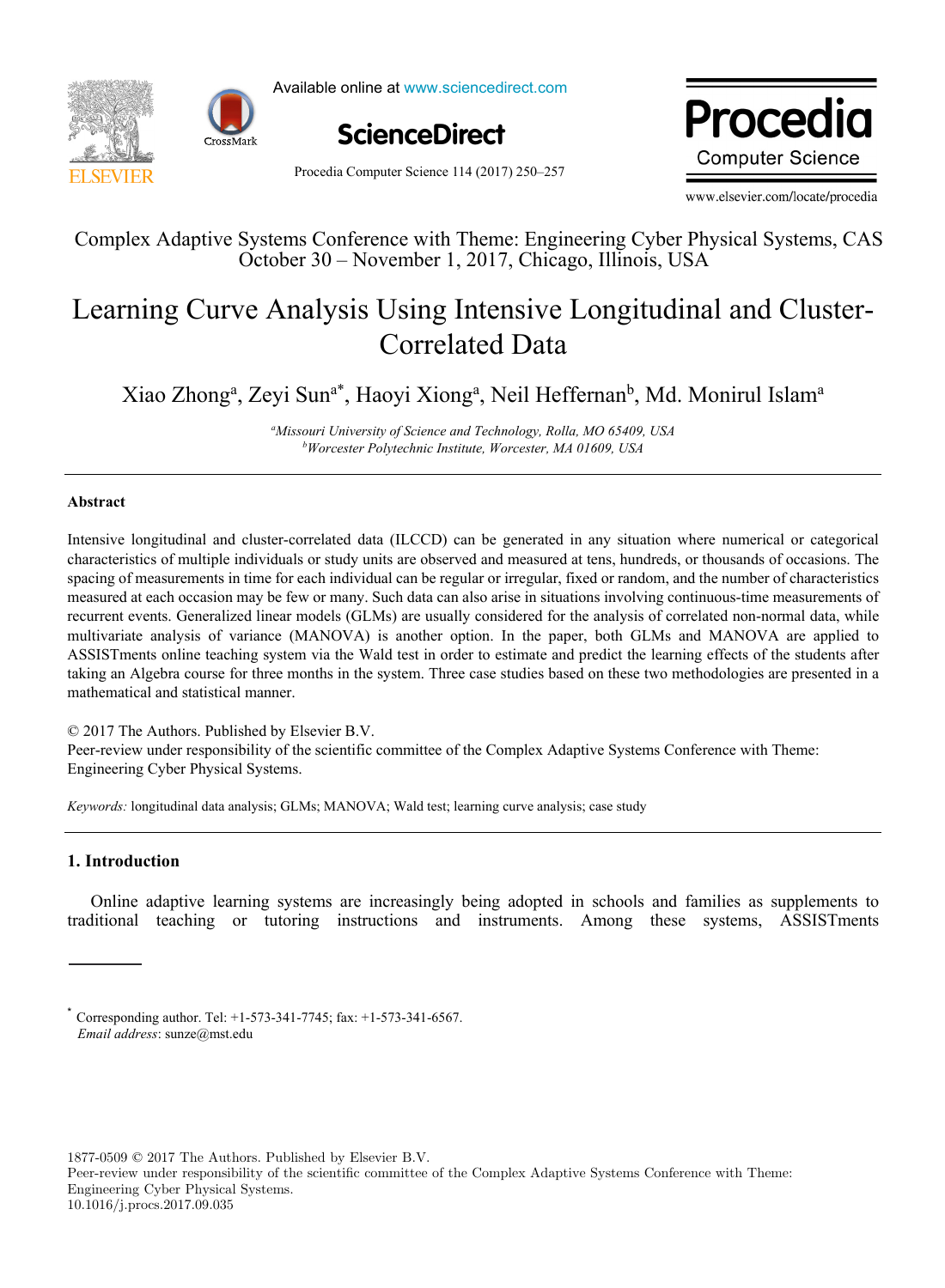(www.assistments.org) is an online tutoring platform that provides "formative assessments that assist" [1]. For instance, on this platform, teachers may choose or add homework items and students can complete these items online. As students work on each item, they may receive real-time feedback on the correctness of their answers, or hints to improve their answers, or decomposition of multistep problems according to their own requests or automatic decisions made by the system. In addition, ASSISTments provides teachers with the reports on their students' homework performance so that the teachers can adjust their teaching or tutoring strategies, such as arranging more targeted homework reviews, assigning extra practice problems for certain topics, and so on. Prior researches have already established the promise of ASSISTments for improving the student performance in middle school mathematics through the homework support [1,2,3].

Furthermore, during the entire learning or tutoring period, say, in three months, students may be given a quiz or an exam regularly or irregularly by ASSISTments. For all the students taking the same tutoring course or program in the system, their performances are evaluated and recorded as the percentages of correctly answering the questions in each quiz or exam. These percentages actually consist of a group of intensive longitudinal and cluster-correlated data (ILCCD), because in general each student may correspond to more than one (learning) percentages. By analysing such ILCCD, researchers may discover some hidden patterns, learning trends, or new knowledge regarding online teaching, educational statistics, or behavioural psychology [4].

The significance of ILCCD analysis has been recognized under many situations where numerical or categorical characteristics of multiple individuals or study units are observed and measured at tens, hundreds, or thousands of occasions. Such data analysing procedures often have to consider the strong correlation among individuals, which is the major difficulty encountered in longitudinal data analysis. Many researches have been focused on the decomposition of the correlation or covariance matrix of the input data package. Generalized linear models (GLMs) and multivariate analysis of variance (MANOVA) are listed in the series. Moreover, as a generalization of statistical linear models, both methods gained a very important role in estimation and prediction for ILCCD with their flexibility and reliability when dealing with various types of input and output multivariate variables [5,6].

In this paper, we apply both GLMs and MANOVA via the Wald test to ASSISTments online teaching system to estimate and predict the learning effects of different students after taking an Algebra course for three months in the system. The analyzing procedures and results of three cases are presented with details. The remainder of the paper is organized as follows. Section 2 describes the natural data obtained from ASSISTments online teaching system. Section 3 introduces the statistical models briefly. Section 4 includes three case studies for balanced design and complete data based on these models. The conclusion and future work is given in the last section.

#### **2. Data description**

Totally, there are 669 students involved in this ASSISTments project, among which, 621, 556 and 464 students were observed in each of three continuous months, respectively. Also, 279 students were observed in all three months. Therefore, the design of longitudinal study for all of the students is either balanced but not complete with *N* of 669 and *n* of 3, or unbalanced with *N* of 669 and *n* that is less than or equal to 3; while the design over the students who were observed in all three months is balanced and complete with *N* of 279 and *n* of 3. Five columns are included in the original data set: Student ID, Gender, Month1, Month2 and Month3. The measurements for Month1, Month2 and Month3 are the average percentages of each student correctly answering the exam questions in three continuous months, respectively. A sample of the raw data is given in Table 2.1.

| <b>Table 2.1.</b> A Sample of the Raw Data |        |        |                    |        |
|--------------------------------------------|--------|--------|--------------------|--------|
| Student<br>ID                              | Gender | Month1 | Month <sub>2</sub> | Month3 |
| 136                                        | f      | 29     | 56                 | 32     |
| 137                                        | f      | 38     | 58                 | 64     |
| 139                                        | f      | 48     | 29                 | 57     |
| 140                                        | f      | 18     | 52                 | 69     |
| 141                                        | f      | 25     | 0                  |        |
| 143                                        |        | 25     | 42                 | 30     |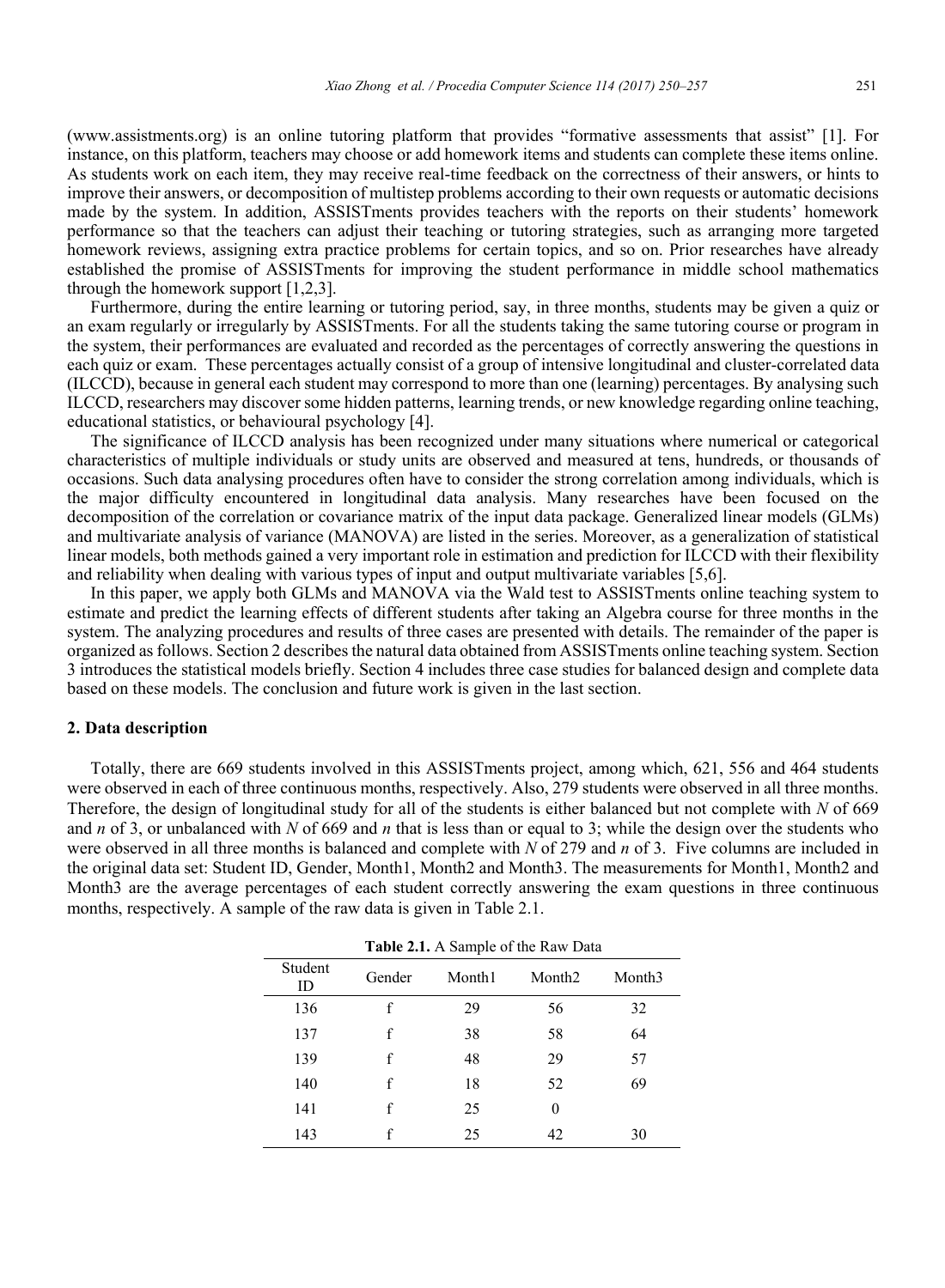#### **3. The statistical models and implementation**

Let *n* be the number of repeated measures and *N* the number of subjects, the analysis of response profiles can be implemented in the general linear model for appropriate choices of  $X_i$ :

$$
\underset{n\times 1}{Y_i} | X_i = I \square \underset{n\times 1}{\beta + \varepsilon_i}, \qquad \varepsilon_i \square N(0, \Sigma_i), \quad i = 1, 2, ..., N.
$$

Or,

$$
E(Y_i | X_i) = X_i \beta; \qquad i = 1, 2, ..., N. \tag{1}
$$

Especially, for balanced design and complete data, we assume that the covariance matrix of outcomes is unstructured and  $\Sigma_i = \Sigma$ ; otherwise, we assume that the covariance matrix of outcomes has compound symmetry structure. The maximum likelihood estimations (MLEs) of  $\beta$  and  $\Sigma$  are given in Expressions (2) and (3), respectively. The restricted maximum likelihood (REML) estimations of  $\beta$  and  $\Sigma$  are given in Expressions (4) and (5), respectively.

Set  $\hat{\Sigma}_{i_0} = I$ , and  $k \ge 0$ , then

$$
\hat{\beta}_{MLE_k} = (\sum_{i=1}^{N} X_i^T \hat{\Sigma}_{MLE_{i_k}}^{-1} X_i)^{-1} \sum_{i=1}^{N} (X_i^T \hat{\Sigma}_{MLE_{i_k}}^{-1} Y_i)
$$
(2)

$$
\hat{\Sigma}_{MLE_{k+1}} = \sum_{i=1}^{N} (Y_i - X_i \hat{\beta}_{MLE_k}) (Y_i - X_i \hat{\beta}_{MLE_k})^T / N
$$
\n(3)

$$
\hat{\beta}_{REML_k} = (\sum_{i=1}^{N} X_i^T \hat{\Sigma}_{REML_{i_k}}^{-1} X_i)^{-1} \sum_{i=1}^{N} (X_i^T \hat{\Sigma}_{REML_{i_k}}^{-1} Y_i)
$$
(4)

$$
\hat{\Sigma}_{REML_{i_{k+1}}} = \sum_{i=1}^{N} \left[ (Y_i - X_i \hat{\beta}_{REML_k}) (Y_i - X_i \hat{\beta}_{REML_k})^T + X_i (\sum_{i=1}^{N} X_i^T \hat{\Sigma}_{REML_{i_k}}^{-1} X_i)^{-1} X_i^T \right] / N \tag{5}
$$

The sampling distribution of  $\hat{\beta}_{MLE}$  or  $\hat{\beta}_{REML}$  is asymptotically normal:

$$
\hat{\beta}_{MLE}^{asymptotically} \text{ }\overset{\text{asymptotically}}{\Box} N(\beta, C\hat{\partial} \nu(\hat{\beta}_{MLE})) \text{ , } where \text{ } C\hat{\partial} \nu(\hat{\beta}_{MLE}) = (\sum_{i=1}^{N} X_i^T \hat{\Sigma}_{MLE_i}^{-1} X_i)^{-1} \text{ ; }
$$
 (6)

$$
\hat{\beta}_{REML} \stackrel{\text{asymptotically}}{\Box} N(\beta, C\hat{\sigma}v(\hat{\beta}_{REML})) \text{ , where } C\hat{\sigma}v(\hat{\beta}_{REML}) = (\sum_{i=1}^{N} X_i^T \hat{\Sigma}_{REML_i}^{-1} X_i)^{-1} \text{ .}
$$
 (7)

Let *L* denote a vector or matrix of known weights. We may consider a hypothesis test with the null and alternative hypotheses defined as

$$
H_0: L\beta = 0
$$
  
\n
$$
H_a: L\beta \neq 0
$$
\n(8)

Then, an approximate 95% confidence interval for  $L\beta$  can be obtained by the following formula if  $L\beta$  is a onedimension vector:

$$
L\hat{\beta} \pm 1.96\sqrt{LC\hat{\omega}v(\hat{\beta})L^T} \tag{9}
$$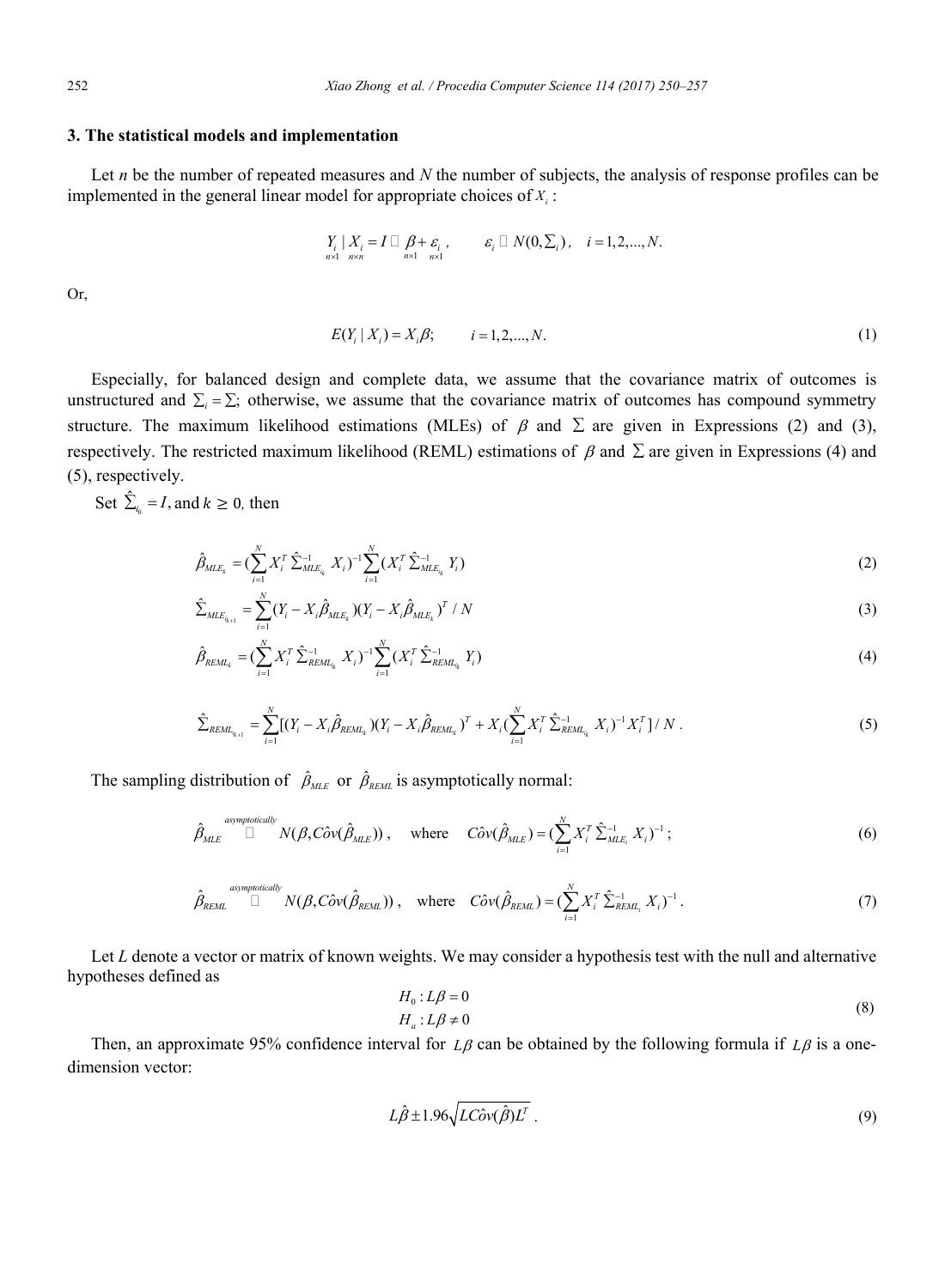We can also perform a Wald test or likelihood ratio test after defining the constant vector *L* corresponding to our scientific interest. Specifically, to draw a statistically meaningful conclusion, the Wald test statistic can be calculated via the following formula and then compared to a  $\chi^2$  distribution with degrees of freedom equal to the number of rows of *L*:

$$
W^2 = (L\hat{\beta})^T \{ LC\hat{\alpha}v(\hat{\beta})L^T \}^{-1} (L\hat{\beta}).
$$
\n(10)

As of the likelihood ratio test, the maximized log-likelihood for constrained model with null hypothesis and unconstrained model with alternative hypothesis are required to make a comparison to draw the conclusion [5].

#### **4. Case studies for balanced design and complete data**

In this section, by performing three different but correlated hypothesis testing procedures based on the models explained in Section 3 over the 279 students who were observed and measured in all three months when taking the Algebra course on ASSISTments, we aim to answer three types of scientific questions relevant to the learning performances of the students. These questions are arranged in a hierarchical order— are all the 279 students performing similarly in their three-month learning period? If not, are the female and male students among the 279 students performing significantly differently in these three months? If not, are the learning performances of these two groups following significantly different trends or growth curves?

#### *4.1. Case 1: One sample repeated measures*

The 279 students' performances are measured repeatedly in three continuous months. The goal is to quantify the differences of their performances in these three months.

Let 
$$
Y_i = (Y_{i1}, Y_{i2}, Y_{i3})^T
$$
,  $\beta = (\beta_0, \beta_1, \beta_2)^T$ ,  
\n
$$
X_i = \begin{pmatrix} 100 \\ 110 \\ 101 \end{pmatrix}, \quad \Sigma = \begin{pmatrix} \sigma_1^2 \sigma_{12} \sigma_{13} \\ \sigma_{21} \sigma_2^2 \sigma_{23} \\ \sigma_{31} \sigma_{32} \sigma_3^2 \end{pmatrix}, \quad N = 279.
$$
\n(11)

Then  $\beta_0$ ,  $\beta_0 + \beta_1$  and  $\beta_0 + \beta_2$  represent the mean performances of all students in the 1<sup>st</sup> month, 2<sup>nd</sup> month and 3<sup>rd</sup> month, respectively. To reach the goal set above, we perform the following steps with our own code in R:

a) Using the formulas given in Section 3, we obtain the MLEs and REML estimates of  $\beta$  and  $\Sigma$  as

$$
\hat{\beta}_{MLE} = \hat{\beta}_{REML} = \begin{pmatrix} 0.36 \\ 0.0790681 \\ 0.1383513 \end{pmatrix}
$$
\n
$$
\hat{\Sigma}_{MLE} = \begin{pmatrix} 0.051375 & 0.019766 & 0.023657 \\ 0.019766 & 0.052107 & 0.020452 \\ 0.023657 & 0.020452 & 0.058248 \end{pmatrix}
$$
\n
$$
\hat{\Sigma}_{REML} = \begin{pmatrix} 0.05156 & 0.019837 & 0.023742 \\ 0.019837 & 0.052294 & 0.020525 \\ 0.023742 & 0.020525 & 0.058458 \end{pmatrix}
$$
\n
$$
C\hat{o}v\hat{\beta} = \begin{pmatrix} 1.85E - 04 & -0.00011 & -9.97E - 05 \\ -1.14E - 04 & 0.00023 & 1.02E - 04 \\ -9.97E - 05 & 0.000102 & 2.24E - 04 \end{pmatrix}
$$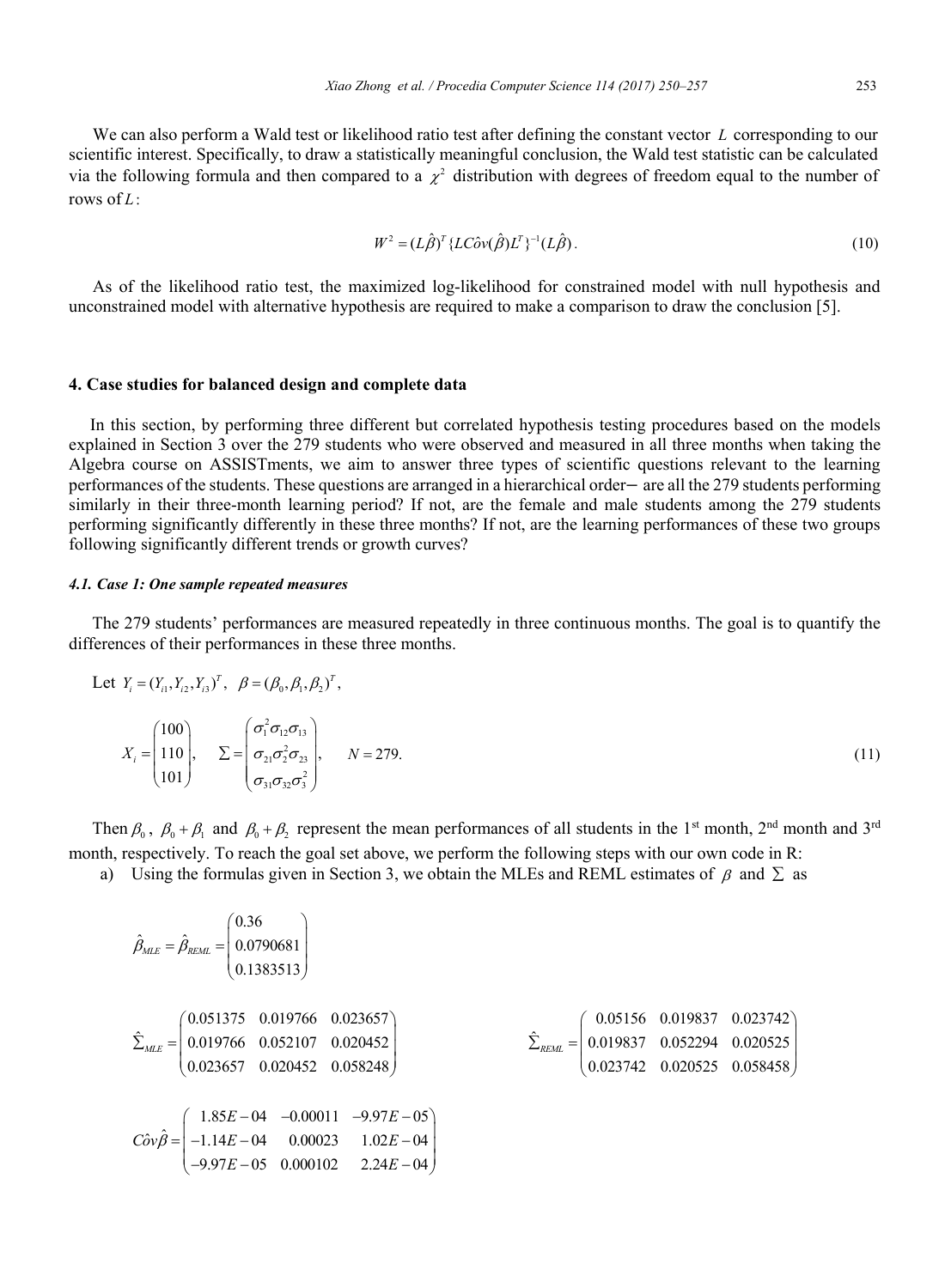b) Let 
$$
L = \begin{pmatrix} 010 \\ 001 \end{pmatrix}
$$
, we calculate the Wald test statistic and p-value:  
\n
$$
W^2 = (L\hat{\beta})^T \{ LC\hat{\sigma}v(\hat{\beta})L^T \}^{-1} (L\hat{\beta}) = 86.79573 > \chi^2_{2,0.025} = 7.38
$$
\n
$$
p-value = 0
$$

Since p-value is 0, we reject the null hypothesis at the significance level of 0.05 and conclude that the mean performances or the mean scores of 279 students are different in the three-month learning period at the significance level of 0.05.

#### *4.2. Case 2: One-way multivariate ANOVA (MANOVA)*

The performances of 279 students (167 male students and 112 female students) are measured repeatedly in three months. The goal is to test if the mean performances of male students and female students are the same in these three months. That is, in this case, we have  $G = 2$ ,  $N_g = (N_{male}, N_{female}) = (167,112)$ ,  $n = 3$ . Also, with two groups measured at

three months, there are  $2 \times 3 = 6$  mean parameters to consider.

For the first group (female students), let the design matrix

$$
X_i = \begin{pmatrix} 100000 \\ 101000 \\ 100100 \end{pmatrix} . \tag{12}
$$

For the second group (male students), let the design matrix

$$
X_i = \begin{pmatrix} 110000 \\ 111010 \\ 110101 \end{pmatrix} . \tag{13}
$$

And

$$
\Sigma = \begin{pmatrix} \sigma_1^2 \sigma_{12} \sigma_{13} \\ \sigma_{21} \sigma_2^2 \sigma_{23} \\ \sigma_{31} \sigma_{32} \sigma_3^2 \end{pmatrix}, Y_i = (Y_{i1}, Y_{i2}, Y_{i3})^T, \beta = (\beta_0, \beta_1, \beta_2, \beta_3, \beta_4, \beta_5)^T, N = 279.
$$
\n(14)

Then  $\beta_0$ ,  $\beta_0 + \beta_2$  and  $\beta_0 + \beta_3$  represent the mean performances of all female students in the 1<sup>st</sup> month, 2<sup>nd</sup> month and 3<sup>rd</sup> month, respectively;  $\beta_0 + \beta_1, \beta_0 + \beta_1 + \beta_2 + \beta_4$  and  $\beta_0 + \beta_1 + \beta_2 + \beta_5$  represent the mean performances of all male students in the 1<sup>st</sup> month, 2<sup>nd</sup> month and 3<sup>rd</sup> month, respectively. Following the process similar to Case 1, we can test whether the mean performances of male students and female students are different or not in these three continuous months:

a) From the formulas in Section 3, we obtain the MLEs and REML estimates of  $\beta$  and  $\Sigma$  as

$$
\hat{\beta}_{MLE} = \hat{\beta}_{REML} = \begin{pmatrix} 0.38446429 \\ -0.04087147 \\ 0.0625 \\ 0.10928571 \\ 0.02767964 \\ 0.0485586 \end{pmatrix}
$$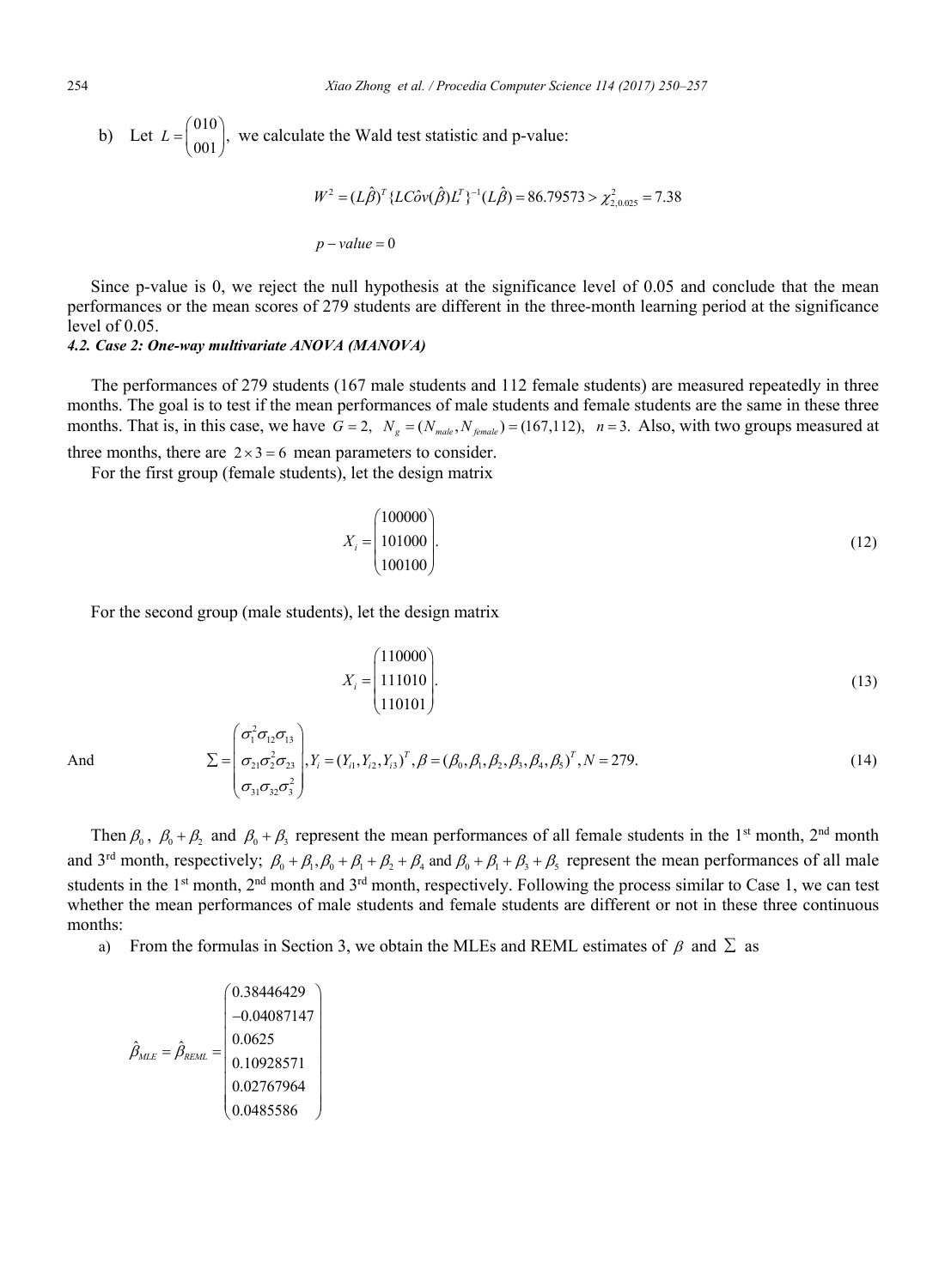$$
\hat{\Sigma}_{MLE} = \begin{pmatrix}\n0.050974 & 0.01963 & 0.023732 \\
0.01963 & 0.052065 & 0.020476 \\
0.023732 & 0.020476 & 0.058234\n\end{pmatrix}\n\qquad\n\hat{\Sigma}_{REML} = \begin{pmatrix}\n0.051342 & 0.019778 & 0.023904 \\
0.019778 & 0.052441 & 0.020624 \\
0.023904 & 0.020624 & 0.088654\n\end{pmatrix}
$$
\n
$$
C\hat{o}v\hat{\beta} = \begin{pmatrix}\n0.000458 & -0.00046 & -0.00028 & -0.00024 & 0.000282 & 0.000245 \\
-0.00046 & 0.000766 & 0.000282 & 0.000245 & -0.00047 & -0.00041 \\
-0.00028 & 0.000282 & 0.000573 & 0.000253 & -0.00057 & -0.00025 \\
-0.00024 & 0.000245 & 0.000253 & 0.000555 & -0.00025 & -0.00056 \\
0.000245 & -0.00041 & -0.00025 & -0.00056 & 0.000422 & 0.000928\n\end{pmatrix}
$$
\n
$$
b) Let L = \begin{pmatrix}\n010000 \\
000010 \\
000001\n\end{pmatrix}, the Wald test statistic and p-value are calculated as
$$

 $W^2 = (L\hat{\beta})^T \{ LC\hat{\sigma} v(\hat{\beta}) L^T \}^{-1} (L\hat{\beta}) = 3.211857 < 9.35 = \chi^2_{3,0.025}$ 

$$
p-value = 0.3974529
$$

Since the p-value is greater than 0.05, we cannot reject the null hypothesis at the significance level of 0.05. Therefore, we conclude that the mean performances of male and female students are not different in three-month tutoring period at the significance level of 0.05.

#### *4.3. Case 3: Growth curve with covariates*

Same as Case 2, the performances of 279 students from two groups (male students/female students) are observed at the same occasions of the 1<sup>st</sup> month, 2<sup>nd</sup> month and 3<sup>rd</sup> month. In this case, the goal is to see if the mean responses of the student performance in each of the two groups have the same growth curves or if the mean responses of the student performance in each group have the same trend over time  $t_j$ ,  $j = 1,2,3$ .

Suppose that each student follows his or her own growth curve indexed by a  $q \times 1$  parameter vector  $\beta_i$ , which is a deterministic function of a  $q \times p$  time-invariant covariate matrix  $A_i$ , that is,  $\beta_i = A_i \beta$ ; here,  $\beta$  is a  $p \times 1$  unknown parameter vector. Thus, the model used for this case can be defined as

$$
Y_i = Z A_i \beta + \varepsilon_i = X_i \beta + \varepsilon_i, \qquad \varepsilon_i \Box N(0, \Sigma), \quad i = 1, 2, \dots, N. \tag{15}
$$

We also assume that the covariance matrix of outcomes  $\Sigma_i = \Sigma$  and unstructured. For this specific problem, we have

$$
Y_i = (Y_{i1}, Y_{i2}, Y_{i3})^T, \beta = (\beta_0, \beta_1, \beta_2, \beta_3, \beta_4, \beta_5)^T, N = 279, n = 3,
$$
\n(16)

the design matrix for the first group (female students) is

$$
X_i = \begin{pmatrix} 10t_i t_1^2 00 \\ 10t_2 t_2^2 00 \\ 10t_3 t_3^2 00 \end{pmatrix} = \begin{pmatrix} 101100 \\ 102400 \\ 103900 \end{pmatrix},
$$
\n(17)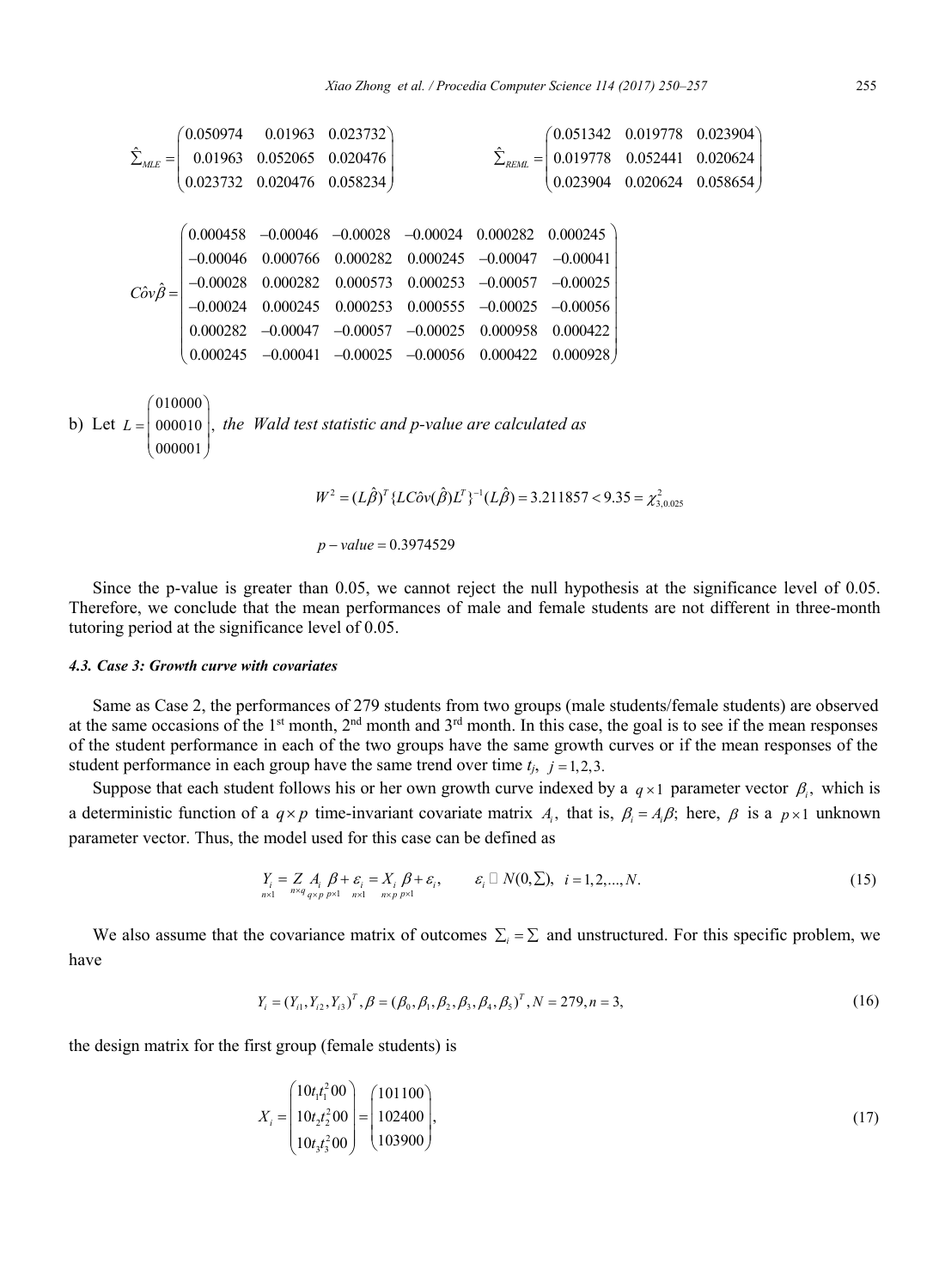and the design matrix for the second group (male students) is

$$
X_{i} = \begin{pmatrix} 11t_{1}t_{1}^{2}t_{1}t_{1}^{2} \\ 11t_{2}t_{2}^{2}t_{2}t_{2}^{2} \\ 11t_{3}t_{3}^{2}t_{3}t_{3}^{2} \end{pmatrix} = \begin{pmatrix} 1111111 \\ 112424 \\ 113939 \end{pmatrix} .
$$
 (18)

Then,  $\beta_0$  represents the mean performance of all female students at the starting point; the sign and magnitude of  $\beta_2$ and  $\beta_3$  determine whether the mean performance of all female students is increasing or decreasing over time (three months) and how the rate of change depends on time, respectively. Also,  $\beta_0 + \beta_1, \beta_2 + \beta_3, \beta_4 + \beta_5$  have the similar meanings for male students. The following process can lead us to draw a conclusion with respect to the goal set above:

a) Calculate the MLEs and REML estimates of  $\beta$  and  $\Sigma$  as

$$
\hat{\beta}_{MLE} = \hat{\beta}_{REML} = \begin{pmatrix}\n0.30625 \\
-0.07535 \\
0.086071 \\
-0.00786 \\
0.037881 \\
-0.0034\n\end{pmatrix}
$$
\n
$$
\hat{\Sigma}_{MLE} = \begin{pmatrix}\n0.050974 & 0.019636 & 0.023732 \\
0.019636 & 0.052065 & 0.020476 \\
0.023732 & 0.020476 & 0.058234\n\end{pmatrix}
$$
\n
$$
\hat{\Sigma}_{REML} = \begin{pmatrix}\n0.051342 & 0.019778 & 0.023904 \\
0.019778 & 0.052441 & 0.020624 \\
0.023904 & 0.020624 & 0.058654\n\end{pmatrix}
$$
\n
$$
C\hat{\sigma}\hat{\nu}\hat{\beta} = \begin{pmatrix}\n0.00586 & -0.00633 & 0.001526 & 0.006328 & -0.00153 \\
-0.00633 & 0.006328 & -0.00153 & -0.01057 & 0.002549 \\
-0.00633 & 0.006328 & 0.007394 & -0.00183 & -0.00739 & 0.001826 \\
0.006328 & -0.01057 & -0.00739 & 0.001826 & -0.00046 \\
0.006328 & -0.01057 & -0.00739 & 0.001826 & 0.012353 & -0.00305 \\
-0.00153 & 0.002549 & 0.001826 & -0.00046 & -0.00305 & 0.000768\n\end{pmatrix}
$$
\nLet  $L = \begin{pmatrix}\n010000 \\
000010 \\
0000001\n\end{pmatrix}$ , we obtain the Wald test statistic and the p-value as

$$
W^2 = (L\hat{\beta})^T \{ LC\hat{\sigma}v(\hat{\beta})L^T \}^{-1} (L\hat{\beta}) = 3.211857 < 9.35 = \chi^2_{3,0.025}
$$

$$
p
$$
 – value = 0.3974529

Thus, we cannot reject the null hypothesis at the significance level of 0.05, and we conclude that the mean performances of male students and female students among (at least) these 279 students don't have different growth curves during three-month study at the significance level of 0.05.

 $b)$